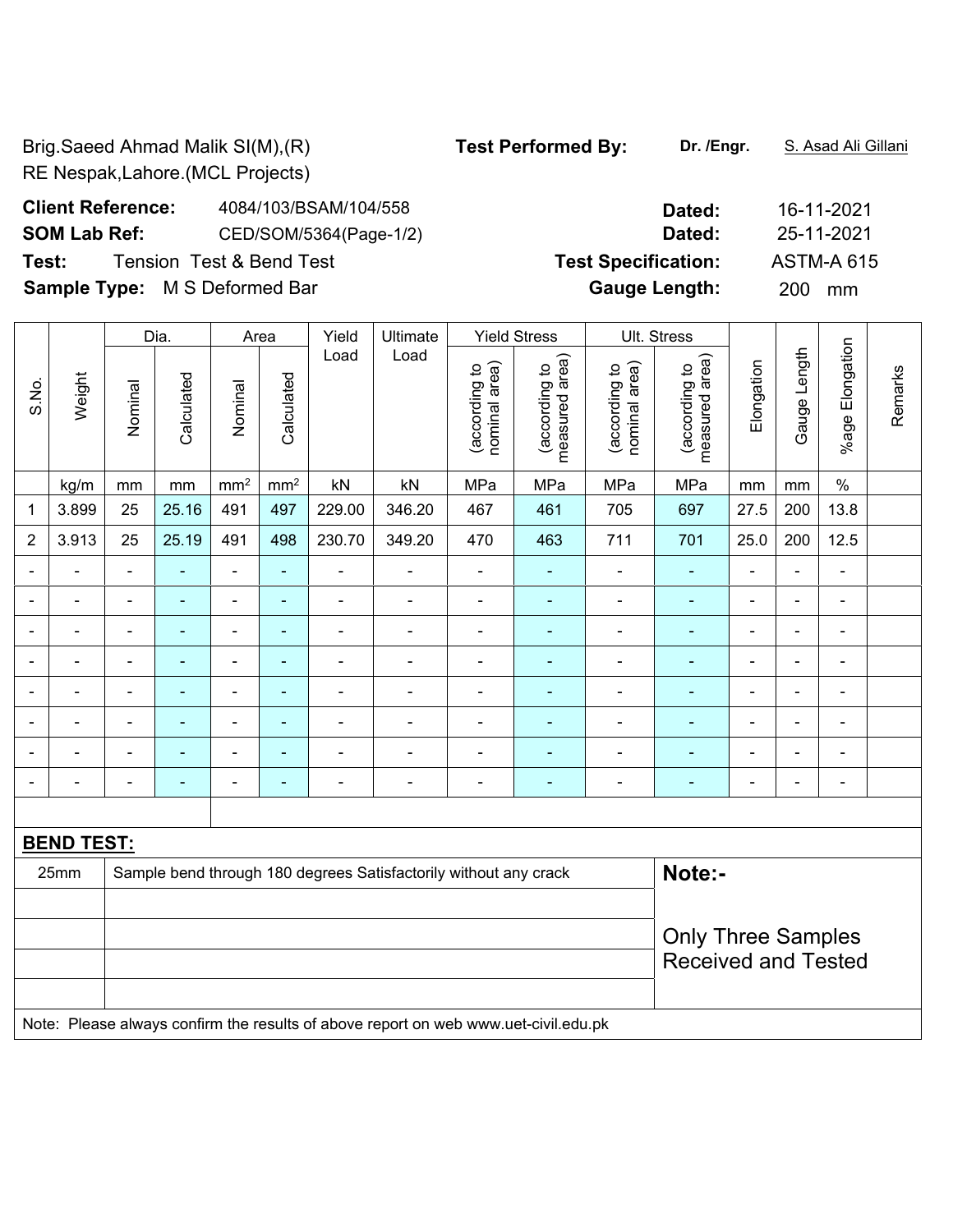Sub divisional Officer, **Test Performed By:** Dr. /Engr. **Asad Ghalani** Cub Association Dr. *Asad Ghalani* 

Rawal Link Sub Division Sialkot.(The Work Flood Protection Of Sialkot Against Aik Nullah)

**Client Reference:** 257/17-W **Dated:** 24-11-2021 **Dated:** 25-11-2021 **Test:** Tension Test & Bend Test **Test Specification:** ASTM-A-615

**Gauge Length:** 8 inch **Sample Type:** Deformed Bar (Aithad Steel)

**SOM Lab Ref:** 5362(Page-1/1)

|                |                   | Dia.<br>Area   |                | Yield<br><b>Yield Stress</b><br>Ultimate |                 |                | Ult. Stress                                                                         |                                |                                 |                                |                                 |                |                |                       |         |
|----------------|-------------------|----------------|----------------|------------------------------------------|-----------------|----------------|-------------------------------------------------------------------------------------|--------------------------------|---------------------------------|--------------------------------|---------------------------------|----------------|----------------|-----------------------|---------|
| S.No.          | Weight            | Nominal        | Calculated     | Nominal                                  | Calculated      | Load           | Load                                                                                | nominal area)<br>(according to | measured area)<br>(according to | (according to<br>nominal area) | (according to<br>measured area) | Elongation     | Gauge Length   | Elongation<br>$%$ age | Remarks |
|                | Ib/ft             | $\#$           | in             | in <sup>2</sup>                          | in <sup>2</sup> | Tons           | Tons                                                                                | psi                            | psi                             | psi                            | psi                             | in             | in             | $\frac{0}{0}$         |         |
| 1              | 1.476             | 6              | 0.743          | 0.44                                     | 0.434           | 10.57          | 15.60                                                                               | 52990                          | 53720                           | 78180                          | 79260                           | 1.60           | 8.0            | 20.0                  |         |
| $\overline{2}$ | 1.504             | 6              | 0.750          | 0.44                                     | 0.442           | 11.08          | 16.00                                                                               | 55540                          | 55290                           | 80220                          | 79860                           | 1.60           | 8.0            | 20.0                  |         |
| 3              | 0.664             | $\overline{4}$ | 0.498          | 0.20                                     | 0.195           | 6.42           | 7.80                                                                                | 70820                          | 72640                           | 85990                          | 88200                           | 1.50           | 8.0            | 18.8                  |         |
| $\overline{4}$ | 0.663             | $\overline{4}$ | 0.498          | 0.20                                     | 0.195           | 5.37           | 7.80                                                                                | 59240                          | 60760                           | 85990                          | 88200                           | 1.40           | 8.0            | 17.5                  |         |
|                |                   | $\blacksquare$ | $\blacksquare$ | ÷,                                       |                 | ä,             | ä,                                                                                  | $\blacksquare$                 | $\sim$                          | ä,                             |                                 | ä,             | $\blacksquare$ | $\blacksquare$        |         |
|                | ÷                 |                | $\blacksquare$ | ÷,                                       |                 | $\blacksquare$ | ÷                                                                                   | $\blacksquare$                 | ۰                               | $\blacksquare$                 | $\blacksquare$                  | $\blacksquare$ |                | $\blacksquare$        |         |
|                | $\blacksquare$    |                | $\blacksquare$ | ÷                                        |                 | $\blacksquare$ | $\blacksquare$                                                                      | $\blacksquare$                 |                                 | $\overline{\phantom{a}}$       | $\blacksquare$                  | $\blacksquare$ |                | $\blacksquare$        |         |
|                | $\blacksquare$    |                | $\blacksquare$ | ÷                                        |                 | $\blacksquare$ | $\blacksquare$                                                                      | $\blacksquare$                 |                                 | ÷,                             | $\blacksquare$                  | $\blacksquare$ |                | $\blacksquare$        |         |
|                |                   |                | ä,             | ÷                                        |                 |                | Ē,                                                                                  |                                |                                 | ä,                             |                                 | ä,             |                | ä,                    |         |
|                |                   |                |                | ۰                                        |                 |                |                                                                                     |                                |                                 |                                |                                 | $\blacksquare$ |                | $\blacksquare$        |         |
|                |                   |                |                |                                          |                 |                |                                                                                     |                                |                                 |                                |                                 |                |                |                       |         |
|                | <b>BEND TEST:</b> |                |                |                                          |                 |                |                                                                                     |                                |                                 |                                |                                 |                |                |                       |         |
|                | #6                |                |                |                                          |                 |                | Sample bend through 180 degrees Satisfactorily without any crack                    |                                |                                 |                                | Note:-                          |                |                |                       |         |
|                | #4                |                |                |                                          |                 |                | Sample bend through 180 degrees Satisfactorily without any crack                    |                                |                                 |                                |                                 |                |                |                       |         |
|                |                   |                |                |                                          |                 |                |                                                                                     |                                |                                 |                                | <b>Only Six Samples</b>         |                |                |                       |         |
|                |                   |                |                |                                          |                 |                |                                                                                     |                                |                                 |                                | <b>Received and Tested</b>      |                |                |                       |         |
|                |                   |                |                |                                          |                 |                |                                                                                     |                                |                                 |                                |                                 |                |                |                       |         |
|                |                   |                |                |                                          |                 |                | Note: Please always confirm the results of above report on web www.uet-civil.edu.pk |                                |                                 |                                |                                 |                |                |                       |         |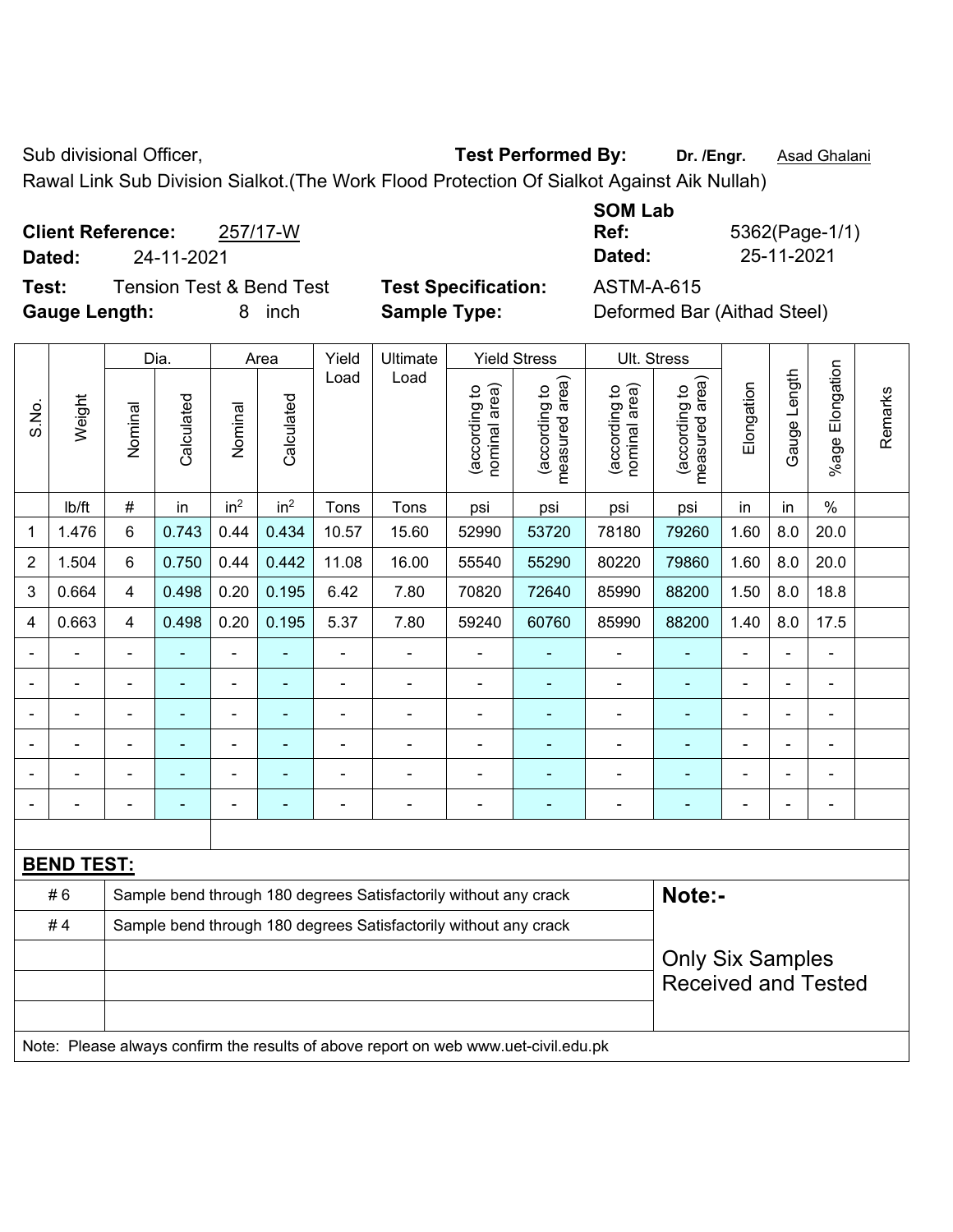Sub divisional Officer, **Test Performed By:** Dr. /Engr. **Asad Gillani** Cub Association Cub Association Cub Association

Highway Sub Division Sargodha.(Rehablitation Of Rd From Sillanwali To Chak No 58/Janubi)

|                      |                          |                                     |                            | <b>SUMLAD</b>     |              |
|----------------------|--------------------------|-------------------------------------|----------------------------|-------------------|--------------|
|                      | <b>Client Reference:</b> | 1291/S                              |                            | Ref:              | 5363(Page-1/ |
| Dated:               | 15-09-2017               |                                     |                            | Dated:            | 25-11-2021   |
| Test:                |                          | <b>Tension Test &amp; Bend Test</b> | <b>Test Specification:</b> | <b>ASTM-A-615</b> |              |
| <b>Gauge Length:</b> |                          | inch                                | <b>Sample Type:</b>        | Deformed Bar      |              |

|                |                   |                         | Dia.           |                 | Area            | Yield          | Ultimate                                                                            |                                | <b>Yield Stress</b>             |                                | Ult. Stress                     |                |              |                       |         |
|----------------|-------------------|-------------------------|----------------|-----------------|-----------------|----------------|-------------------------------------------------------------------------------------|--------------------------------|---------------------------------|--------------------------------|---------------------------------|----------------|--------------|-----------------------|---------|
| S.No.          | Weight            | Nominal                 | Calculated     | Nominal         | Calculated      | Load           | Load                                                                                | (according to<br>nominal area) | (according to<br>measured area) | nominal area)<br>(according to | (according to<br>measured area) | Elongation     | Gauge Length | Elongation<br>$%$ age | Remarks |
|                | Ib/ft             | #                       | in             | in <sup>2</sup> | in <sup>2</sup> | Tons           | Tons                                                                                | psi                            | psi                             | psi                            | psi                             | in             | in           | $\frac{0}{0}$         |         |
| 1              | 2.713             | 8                       | 1.007          | 0.79            | 0.797           | 23.75          | 32.90                                                                               | 66310                          | 65730                           | 91840                          | 91030                           | 1.60           | 8.0          | 20.0                  |         |
| $\overline{2}$ | 2.700             | 8                       | 1.005          | 0.79            | 0.793           | 24.06          | 33.94                                                                               | 67160                          | 66910                           | 94770                          | 94410                           | 1.60           | 8.0          | 20.0                  |         |
| 3              | 0.664             | $\overline{4}$          | 0.498          | 0.20            | 0.195           | 6.09           | 8.18                                                                                | 67110                          | 68830                           | 90150                          | 92460                           | 1.30           | 8.0          | 16.3                  |         |
| 4              | 0.658             | $\overline{\mathbf{4}}$ | 0.496          | 0.20            | 0.193           | 5.93           | 8.07                                                                                | 65420                          | 67800                           | 89030                          | 92260                           | 1.40           | 8.0          | 17.5                  |         |
|                |                   | $\blacksquare$          | $\blacksquare$ | ÷,              |                 | ÷              | ä,                                                                                  | $\blacksquare$                 |                                 | $\blacksquare$                 | $\blacksquare$                  | $\blacksquare$ |              | $\blacksquare$        |         |
|                | ÷                 | $\blacksquare$          | $\blacksquare$ | ÷,              | ٠               | ä,             | $\overline{a}$                                                                      | $\blacksquare$                 | $\blacksquare$                  | $\blacksquare$                 | $\blacksquare$                  | $\overline{a}$ |              | $\blacksquare$        |         |
|                |                   | $\blacksquare$          | $\blacksquare$ | L,              |                 |                | $\blacksquare$                                                                      | $\blacksquare$                 |                                 | $\blacksquare$                 | $\blacksquare$                  | $\blacksquare$ |              | $\blacksquare$        |         |
|                |                   |                         |                | $\blacksquare$  |                 |                |                                                                                     | $\blacksquare$                 |                                 |                                |                                 |                |              | $\blacksquare$        |         |
|                |                   |                         |                | ۰               |                 |                | $\blacksquare$                                                                      | $\blacksquare$                 |                                 |                                | $\blacksquare$                  | $\blacksquare$ |              | $\blacksquare$        |         |
|                |                   | ۰                       | $\blacksquare$ | -               | ۰               | $\blacksquare$ | $\blacksquare$                                                                      | $\overline{a}$                 | $\blacksquare$                  | $\blacksquare$                 | $\blacksquare$                  | $\blacksquare$ |              | $\blacksquare$        |         |
|                |                   |                         |                |                 |                 |                |                                                                                     |                                |                                 |                                |                                 |                |              |                       |         |
|                | <b>BEND TEST:</b> |                         |                |                 |                 |                |                                                                                     |                                |                                 |                                |                                 |                |              |                       |         |
|                | # 8               |                         |                |                 |                 |                | Sample bend through 180 degrees Satisfactorily without any crack                    |                                |                                 |                                | Note:-                          |                |              |                       |         |
|                | #4                |                         |                |                 |                 |                | Sample bend through 180 degrees Satisfactorily without any crack                    |                                |                                 |                                |                                 |                |              |                       |         |
|                |                   |                         |                |                 |                 |                |                                                                                     |                                |                                 |                                | <b>Only Six Samples</b>         |                |              |                       |         |
|                |                   |                         |                |                 |                 |                |                                                                                     |                                |                                 |                                | <b>Received and Tested</b>      |                |              |                       |         |
|                |                   |                         |                |                 |                 |                |                                                                                     |                                |                                 |                                |                                 |                |              |                       |         |
|                |                   |                         |                |                 |                 |                | Note: Please always confirm the results of above report on web www.uet-civil.edu.pk |                                |                                 |                                |                                 |                |              |                       |         |

**SOM Lab Ref:** 5363(Page-1/1)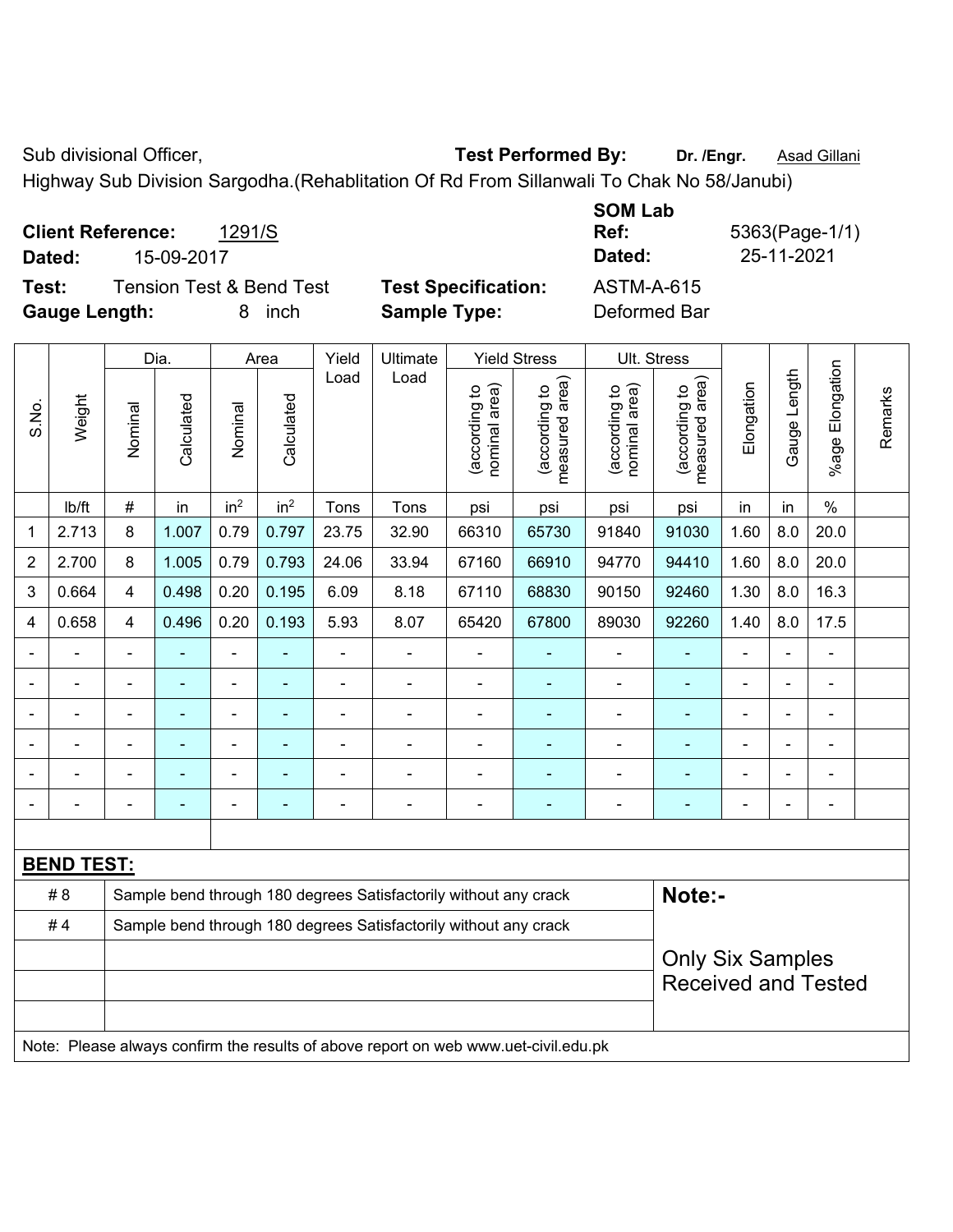Bring.Saeed Ahmad Malik SI(M),<sup>®</sup> **Test Performed By:** Dr. /Engr. **Asad Gillani** RE Nespak,Lahore (MCL Projects)

## **Client Reference:** 4048/103/BSAM/104/554

**Dated:** 16-11-2021 **Dated:** 25-11-2021

**Test:** Tension Test & Bend Test **Test Specification:** ASTM-A-615 **Gauge Length:** 8 inch **Sample Type:** Deformed Bar

**Ref:** 5364(Page-2/2)

|                |                   |                         | Dia.           |                 | Area            | Yield                    | Ultimate                                                                            |                                | <b>Yield Stress</b>             |                                | Ult. Stress                     |                              |                |                       |         |
|----------------|-------------------|-------------------------|----------------|-----------------|-----------------|--------------------------|-------------------------------------------------------------------------------------|--------------------------------|---------------------------------|--------------------------------|---------------------------------|------------------------------|----------------|-----------------------|---------|
| S.No.          | Weight            | Nominal                 | Calculated     | Nominal         | Calculated      | Load                     | Load                                                                                | (according to<br>nominal area) | (according to<br>measured area) | nominal area)<br>(according to | (according to<br>measured area) | Elongation                   | Gauge Length   | Elongation<br>$%$ age | Remarks |
|                | lb/ft             | $\#$                    | in             | in <sup>2</sup> | in <sup>2</sup> | Tons                     | Tons                                                                                | psi                            | psi                             | psi                            | psi                             | in                           | in             | $\%$                  |         |
| $\mathbf{1}$   | 0.674             | $\overline{\mathbf{4}}$ | 0.502          | 0.20            | 0.198           | 5.15                     | 7.10                                                                                | 56770                          | 57340                           | 78350                          | 79140                           | 1.80                         | 8.0            | 22.5                  |         |
| $\overline{2}$ | 0.667             | 4                       | 0.500          | 0.20            | 0.196           | 5.15                     | 7.10                                                                                | 56770                          | 57930                           | 78350                          | 79950                           | 1.70                         | 8.0            | 21.3                  |         |
| $\blacksquare$ |                   | $\blacksquare$          | $\blacksquare$ | $\blacksquare$  | $\blacksquare$  | $\blacksquare$           | $\overline{a}$                                                                      | $\blacksquare$                 | $\blacksquare$                  | $\blacksquare$                 | $\blacksquare$                  | $\qquad \qquad \blacksquare$ | $\blacksquare$ | $\blacksquare$        |         |
|                |                   | $\blacksquare$          | $\blacksquare$ | $\blacksquare$  | $\blacksquare$  | $\blacksquare$           | $\blacksquare$                                                                      | $\overline{\phantom{0}}$       | $\blacksquare$                  | $\overline{\phantom{a}}$       | $\blacksquare$                  | $\blacksquare$               |                | $\frac{1}{2}$         |         |
|                |                   | ä,                      | ٠              | $\blacksquare$  | $\blacksquare$  | ä,                       | $\blacksquare$                                                                      | $\overline{\phantom{0}}$       | $\blacksquare$                  | $\blacksquare$                 | $\sim$                          | $\blacksquare$               |                | $\blacksquare$        |         |
|                |                   | $\blacksquare$          | $\blacksquare$ | $\blacksquare$  |                 |                          | $\blacksquare$                                                                      | $\blacksquare$                 | $\blacksquare$                  | $\blacksquare$                 | $\blacksquare$                  | $\blacksquare$               |                | $\blacksquare$        |         |
|                |                   | $\blacksquare$          |                | $\blacksquare$  |                 | ä,                       | $\blacksquare$                                                                      | $\blacksquare$                 |                                 | $\blacksquare$                 |                                 | $\blacksquare$               |                | $\blacksquare$        |         |
|                | $\blacksquare$    | ۰                       | $\blacksquare$ | $\blacksquare$  | $\blacksquare$  | ä,                       | $\blacksquare$                                                                      | $\overline{\phantom{0}}$       | $\blacksquare$                  | $\blacksquare$                 | $\blacksquare$                  | $\blacksquare$               | $\blacksquare$ | $\frac{1}{2}$         |         |
|                |                   | ÷                       | $\blacksquare$ | $\blacksquare$  |                 | ä,                       | $\blacksquare$                                                                      | ۰                              | $\blacksquare$                  | $\blacksquare$                 | $\blacksquare$                  | ۰                            |                | ÷                     |         |
|                |                   | $\blacksquare$          | $\blacksquare$ | $\blacksquare$  | $\blacksquare$  | $\overline{\phantom{a}}$ | $\blacksquare$                                                                      | $\overline{\phantom{0}}$       | $\blacksquare$                  | $\blacksquare$                 | $\blacksquare$                  | $\blacksquare$               |                | $\blacksquare$        |         |
|                |                   |                         |                |                 |                 |                          |                                                                                     |                                |                                 |                                |                                 |                              |                |                       |         |
|                | <b>BEND TEST:</b> |                         |                |                 |                 |                          |                                                                                     |                                |                                 |                                |                                 |                              |                |                       |         |
|                | #4                |                         |                |                 |                 |                          | Sample bend through 180 degrees Satisfactorily without any crack                    |                                |                                 |                                | Note:-                          |                              |                |                       |         |
|                |                   |                         |                |                 |                 |                          |                                                                                     |                                |                                 |                                |                                 |                              |                |                       |         |
|                |                   |                         |                |                 |                 |                          |                                                                                     |                                |                                 |                                | <b>Only Three Samples</b>       |                              |                |                       |         |
|                |                   |                         |                |                 |                 |                          |                                                                                     |                                |                                 |                                | <b>Received and Tested</b>      |                              |                |                       |         |
|                |                   |                         |                |                 |                 |                          |                                                                                     |                                |                                 |                                |                                 |                              |                |                       |         |
|                |                   |                         |                |                 |                 |                          | Note: Please always confirm the results of above report on web www.uet-civil.edu.pk |                                |                                 |                                |                                 |                              |                |                       |         |

**SOM Lab**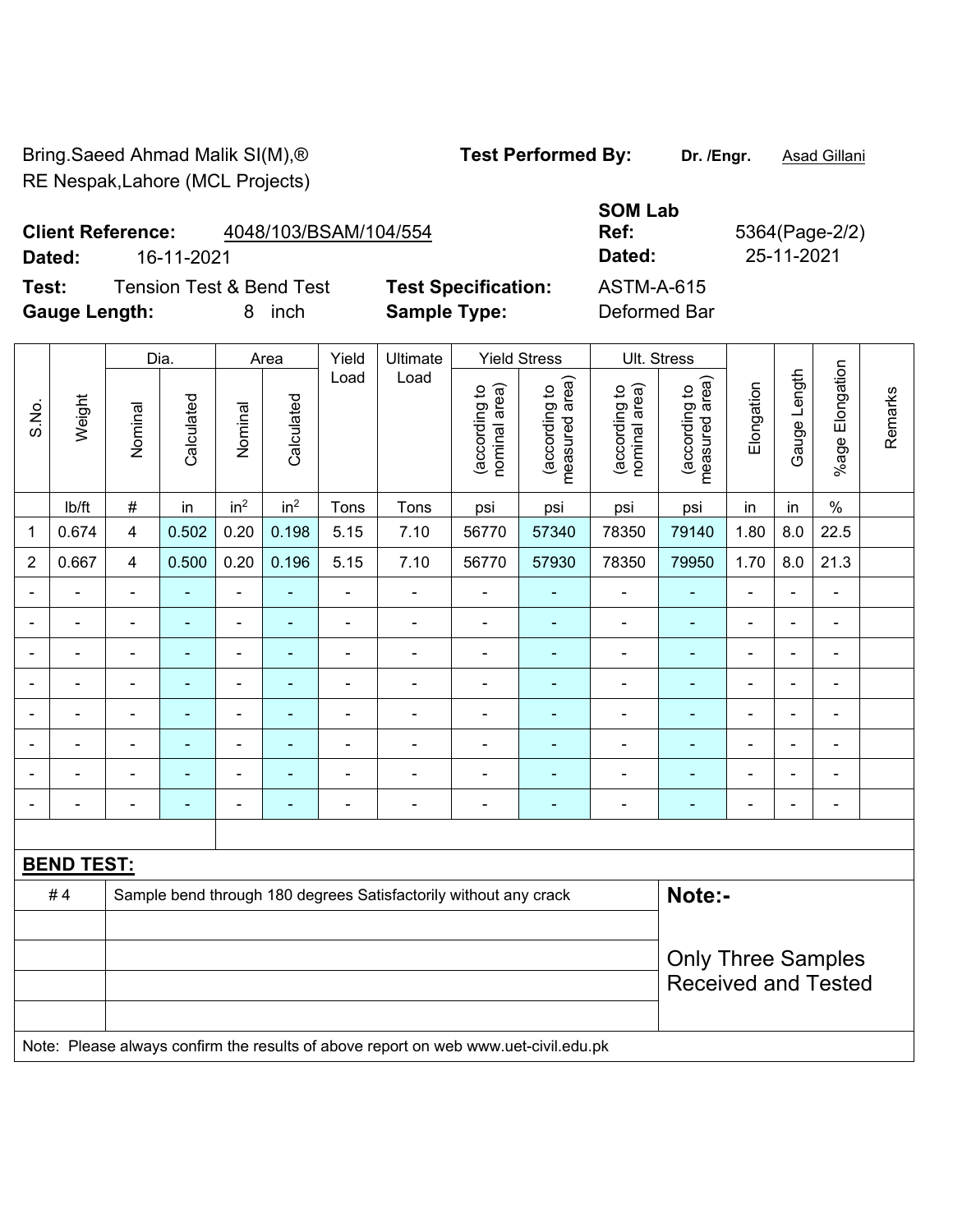**Test Performed By: Dr.** Asad Gillani

Syed Hamayoun Iqbal

Manager Administration

Umar Spinning Mills Limited Raiwind.

**Client Reference:**Nil **Dated:** 25-11-2021

**SOM Lab Ref:** CED/SOM/5365(Page-1/2) **Dated:** 25-11-2021

**Test:** Bend Test (Old Razav) **Test Specification:** ASTM-A -615

**Sample Type:** Deformed Steel Bar

| <b>BEND TEST:</b> |                                                                  |                          |
|-------------------|------------------------------------------------------------------|--------------------------|
| #8                | Sample bend through 180 degrees Satisfactorily without any crack | Note:-                   |
| #6                | Sample bend through 180 degrees Satisfactorily without any crack | <b>Only Four Samples</b> |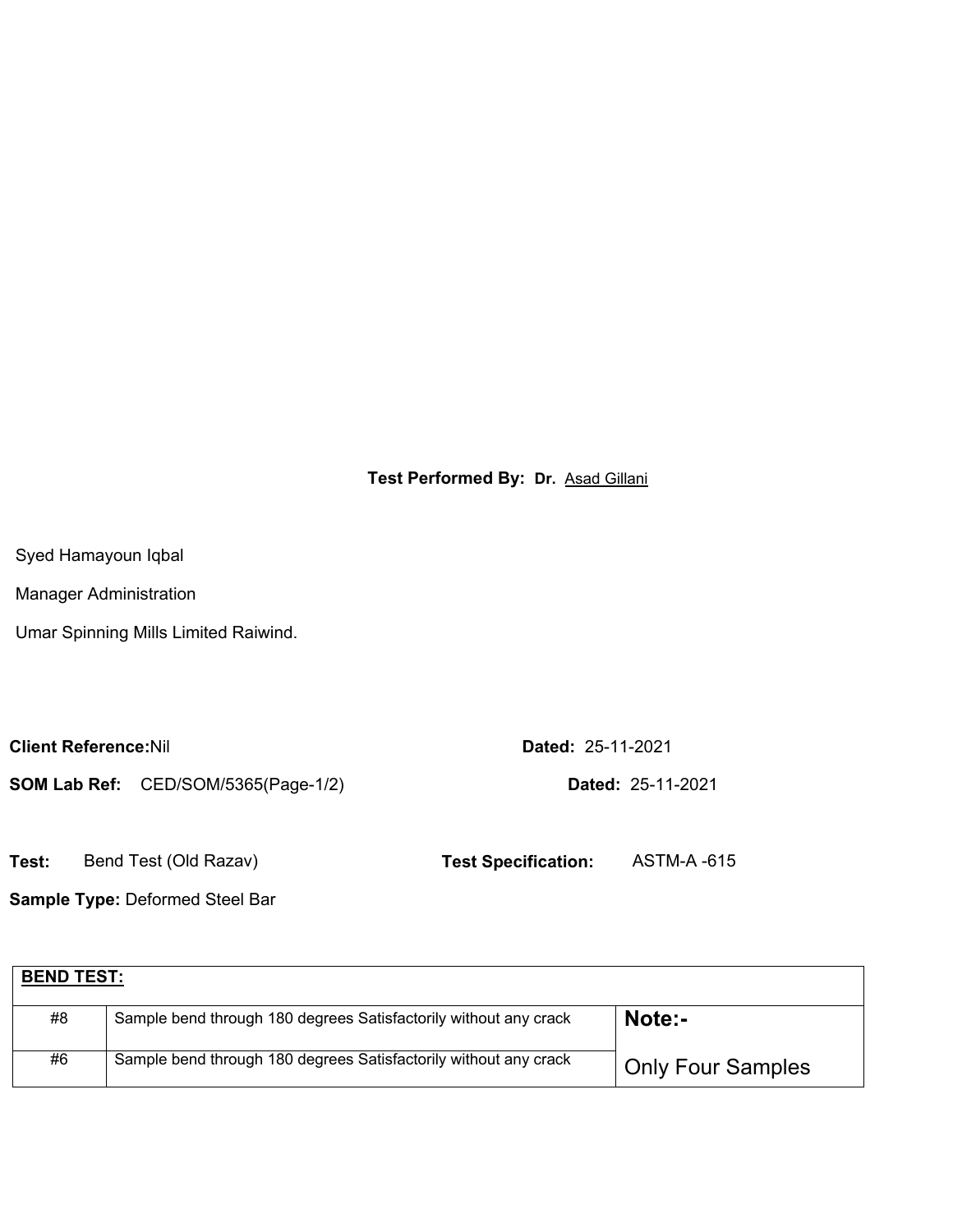| #4 | Sample bend through 180 degrees Satisfactorily without any crack                    | <b>Received and Tested</b> |
|----|-------------------------------------------------------------------------------------|----------------------------|
| #4 | Sample bend through 180 degrees Satisfactorily without any crack                    |                            |
|    |                                                                                     |                            |
|    | Note: Please always confirm the results of above report on web www.uet-civil.edu.pk |                            |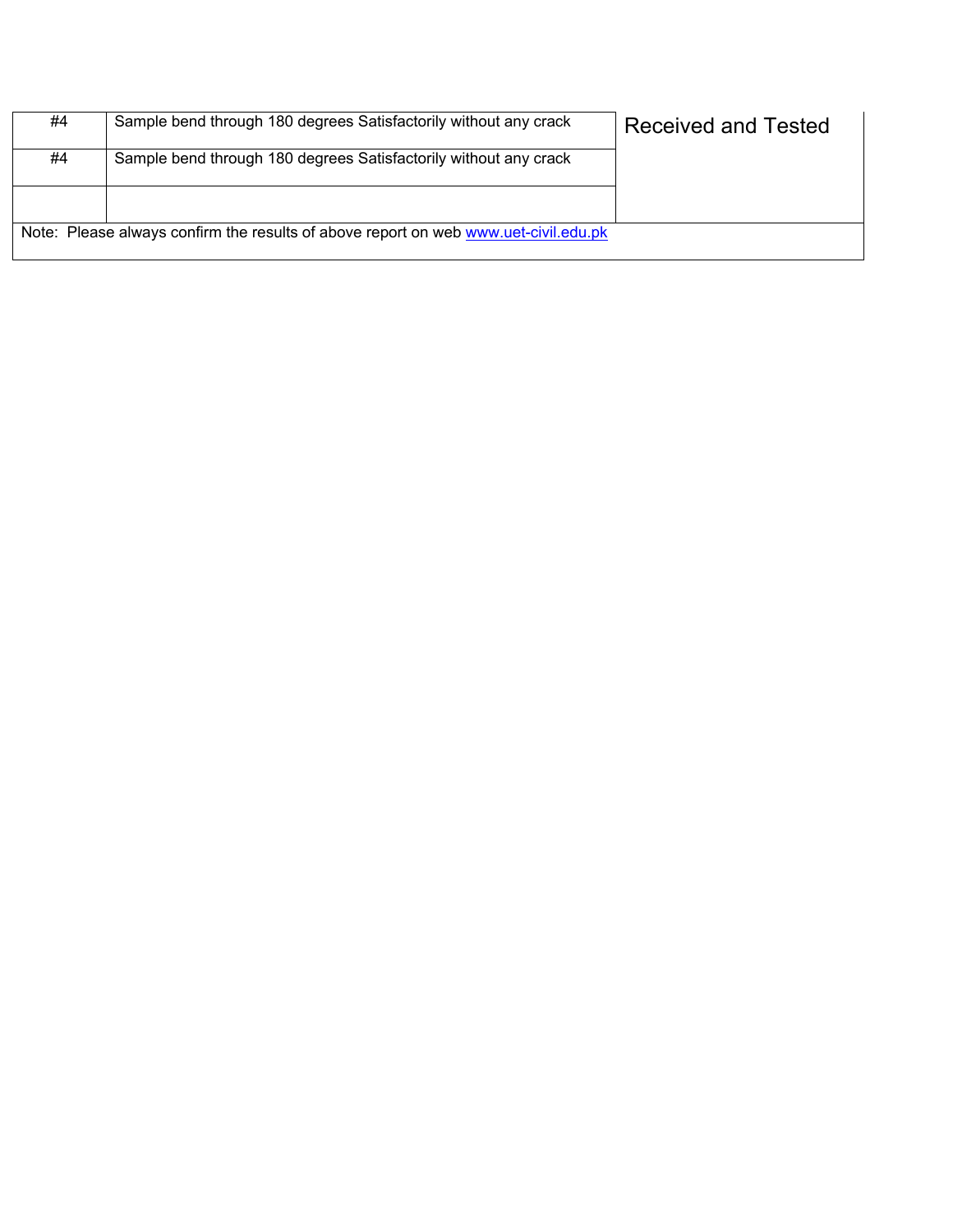**Test Performed By: Dr.** Asad Gillani

Syed Hamayoun Iqbal